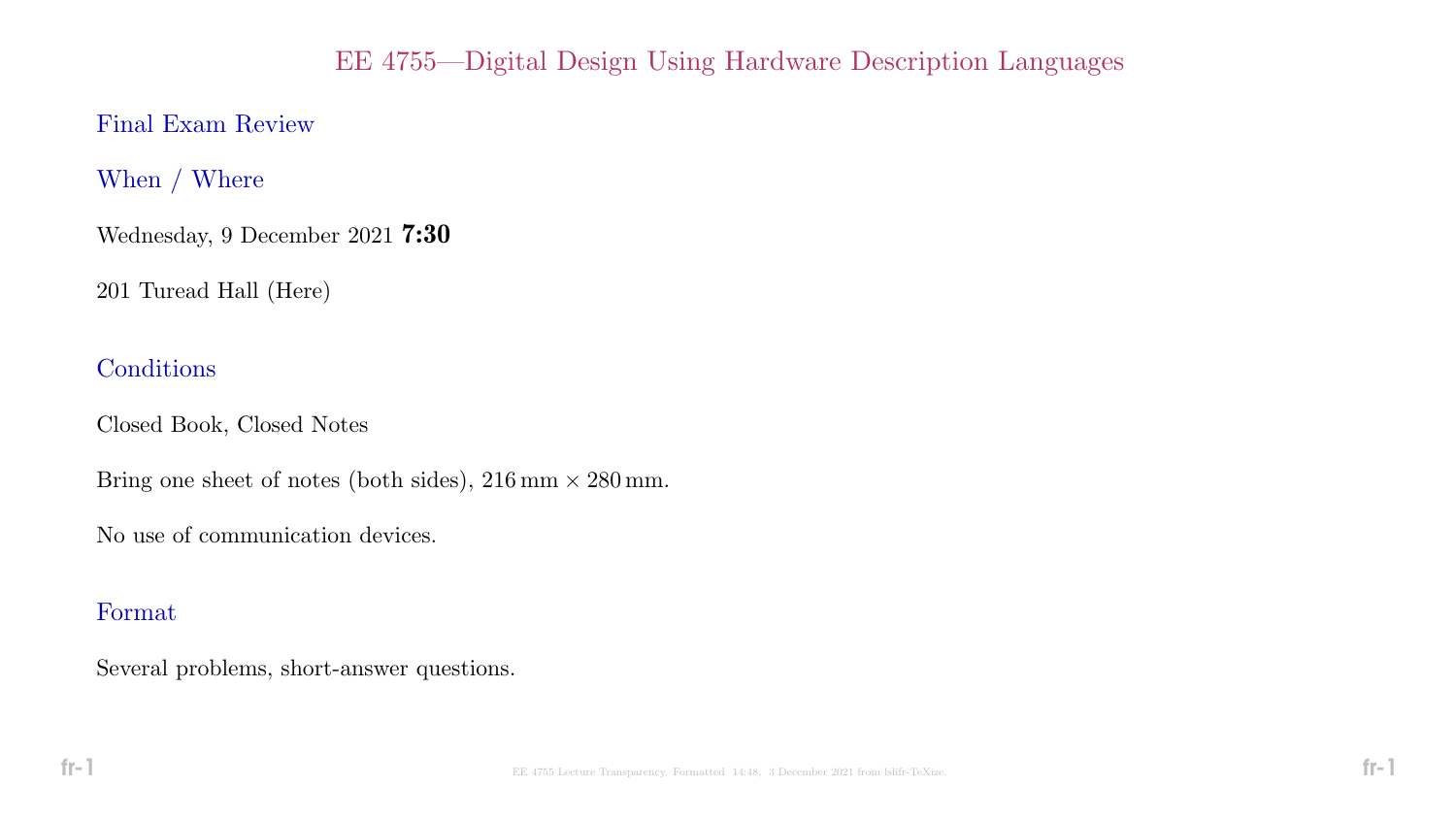#### Resources

Lecture "slides" and code used in class: <https://www.ece.lsu.edu/koppel/v/ln.html>

Problem Sets

Synthesis: <https://www.ece.lsu.edu/koppel/v/guides/pset-syn-seq-main.pdf>

Solved tests and homework:. <https://www.ece.lsu.edu/koppel/v/prev.html>

It is important that homework solutions be studied.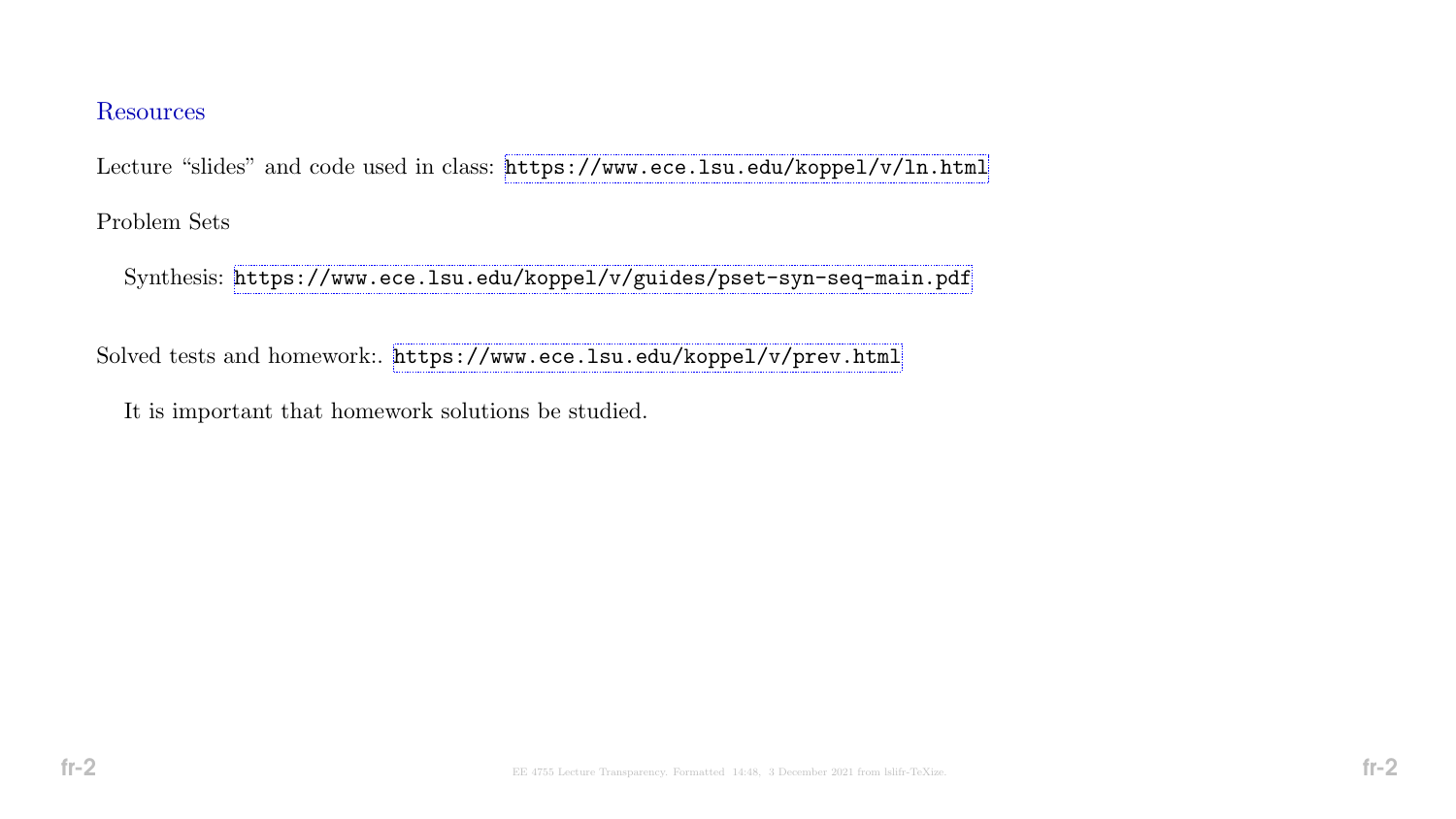#### Study Recommendations

Study this semester's homework assignments and solutions. Similar problems will appear on the exam.

Solve Old Problems—memorizing solutions is not the same as solving.

Following and understanding solutions is not the same as solving.

Use the solutions for brief hints and to check your own solutions.

### Previous Exams

Be sure to look at previous midterm and final exams, but note any differences in coverage.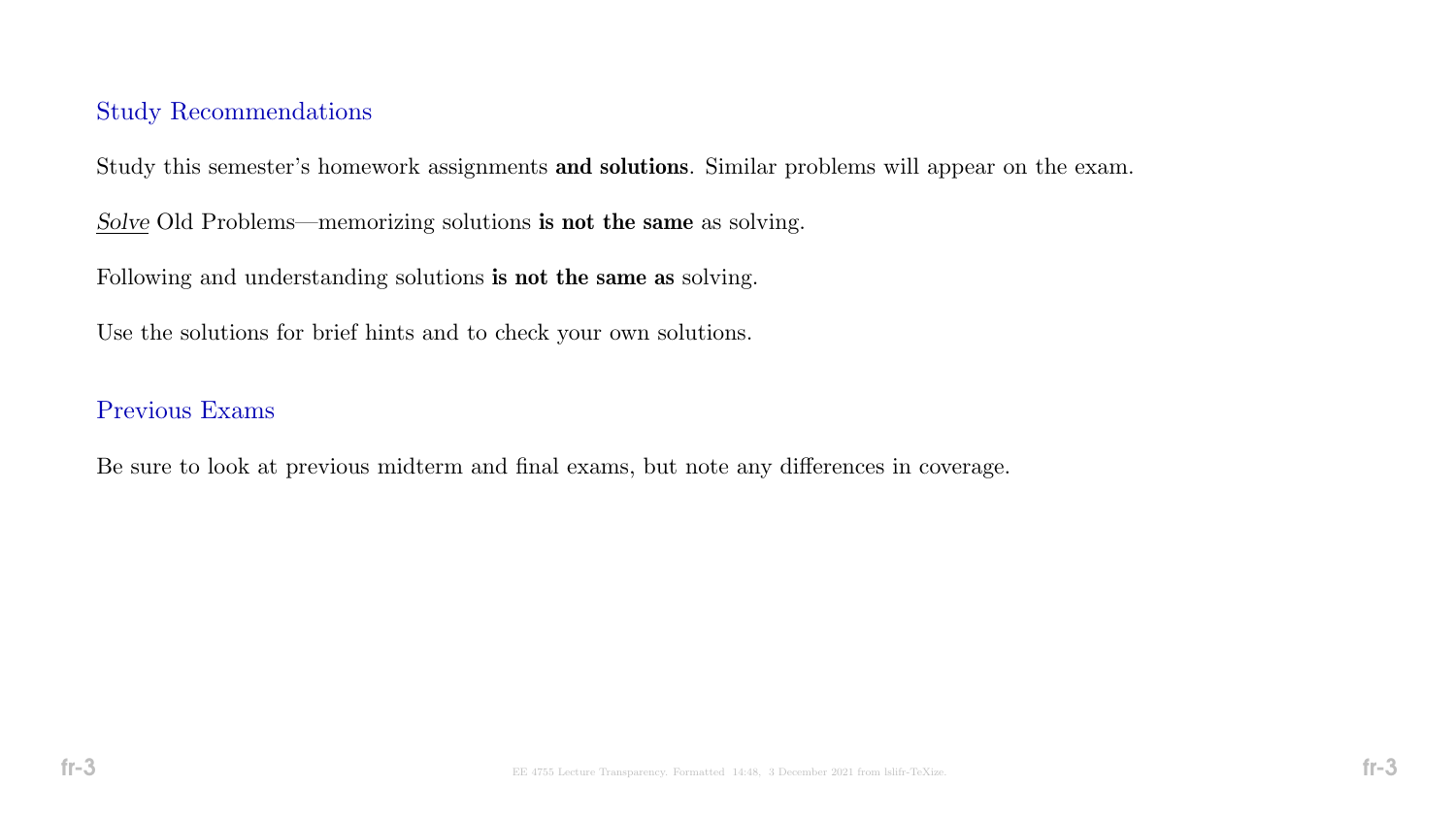### Course Material Areas

### Verilog

The System Verilog language, including structural and behavioral code.

### Synthesis

How hardware is inferred, mapped, and optimized from Verilog.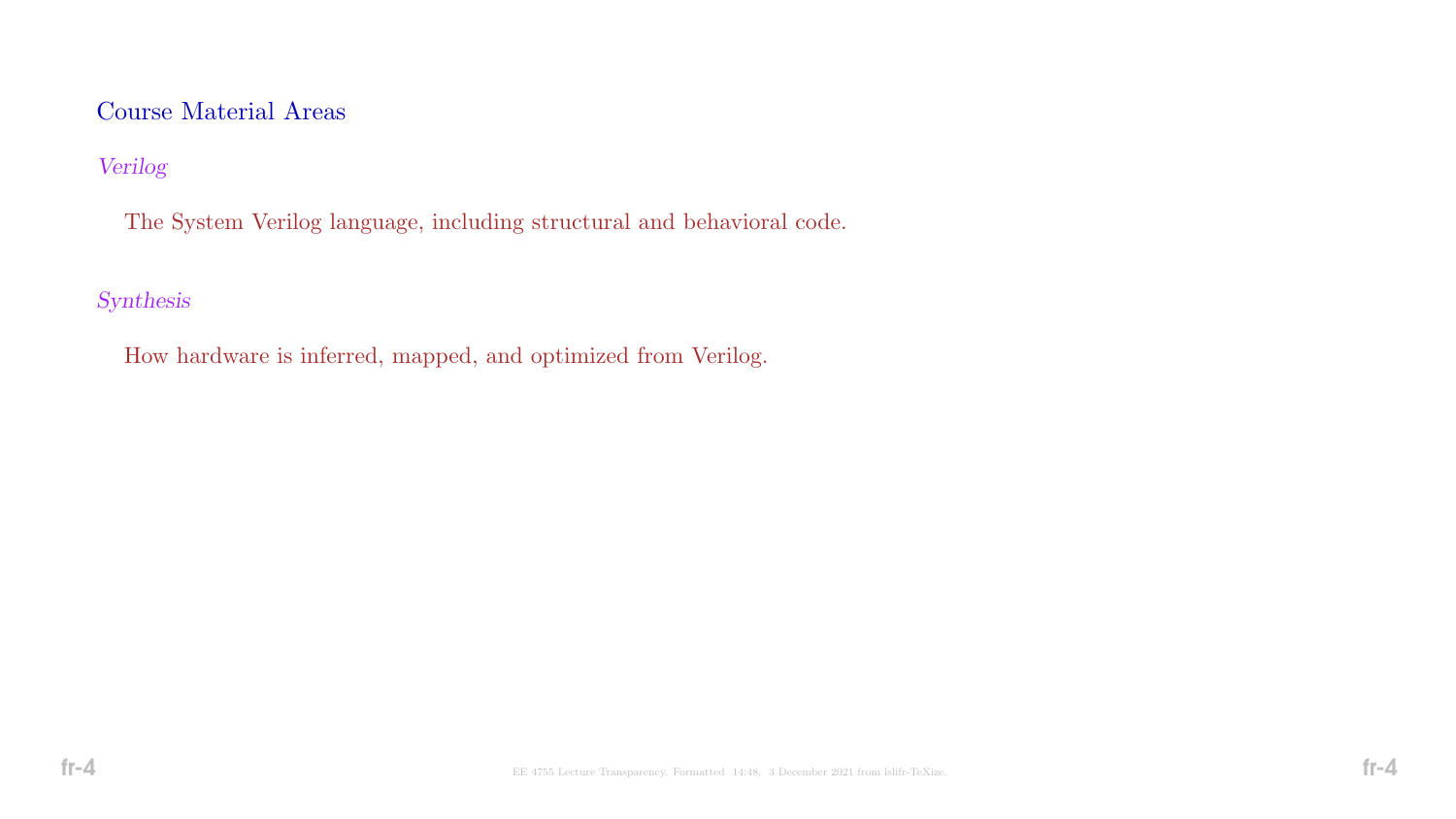#### Digital Design

- The functioning of the circuits covered in class.
- How to design digital circuits.
- How to compute cost and delay using the simple model.
- Sequential Circuit Design
- Pipelined Circuit Design

#### Tools

Understand what simulation and synthesis tools do.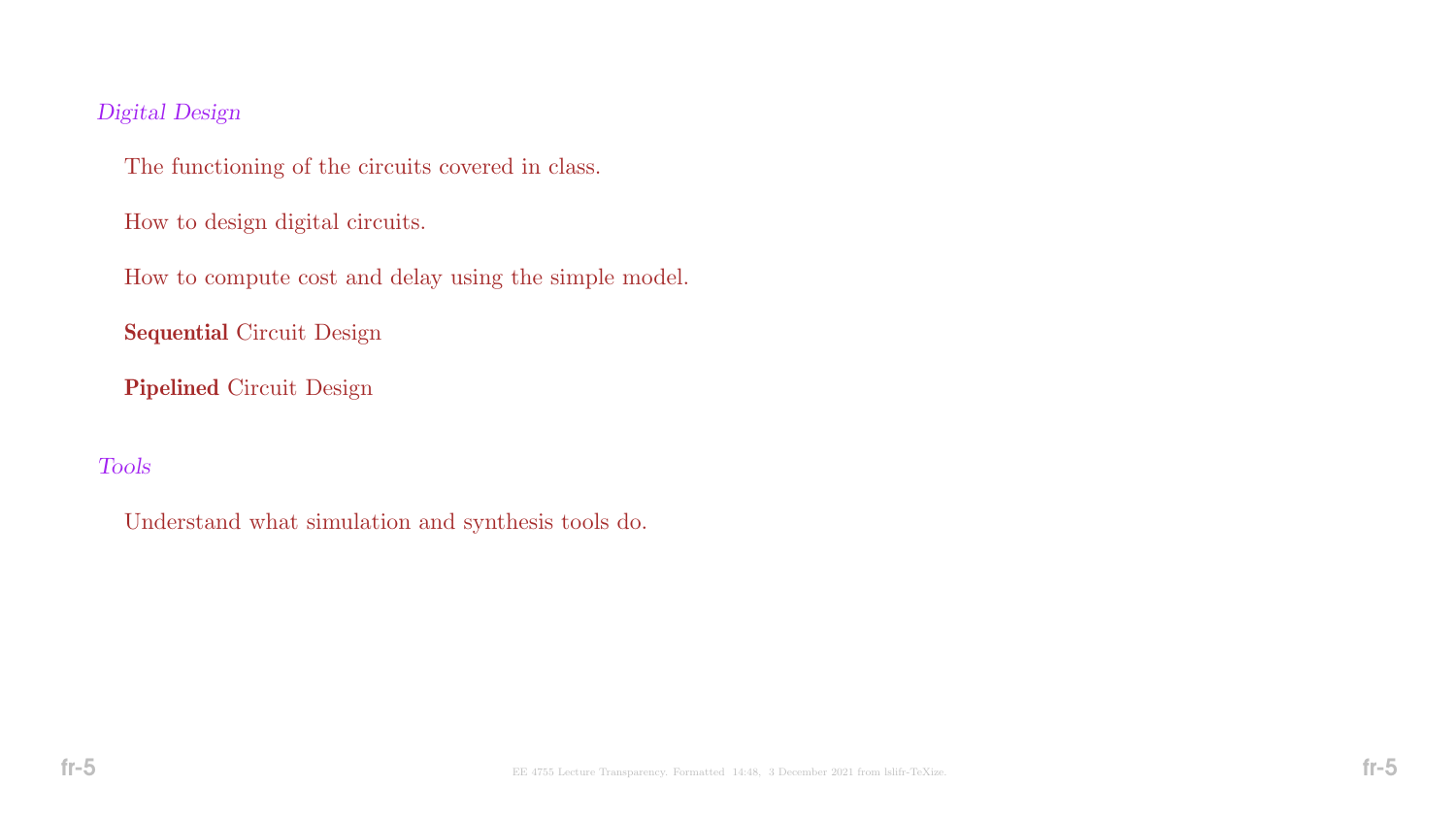## Specific Circuits

Combinational and Sequential Left Shifters

Pipelined add-accumulate. (add\_accum)

Understand the timing issues from 2019 Homework 6 module.

Multipliers

Understand the recursive constructions.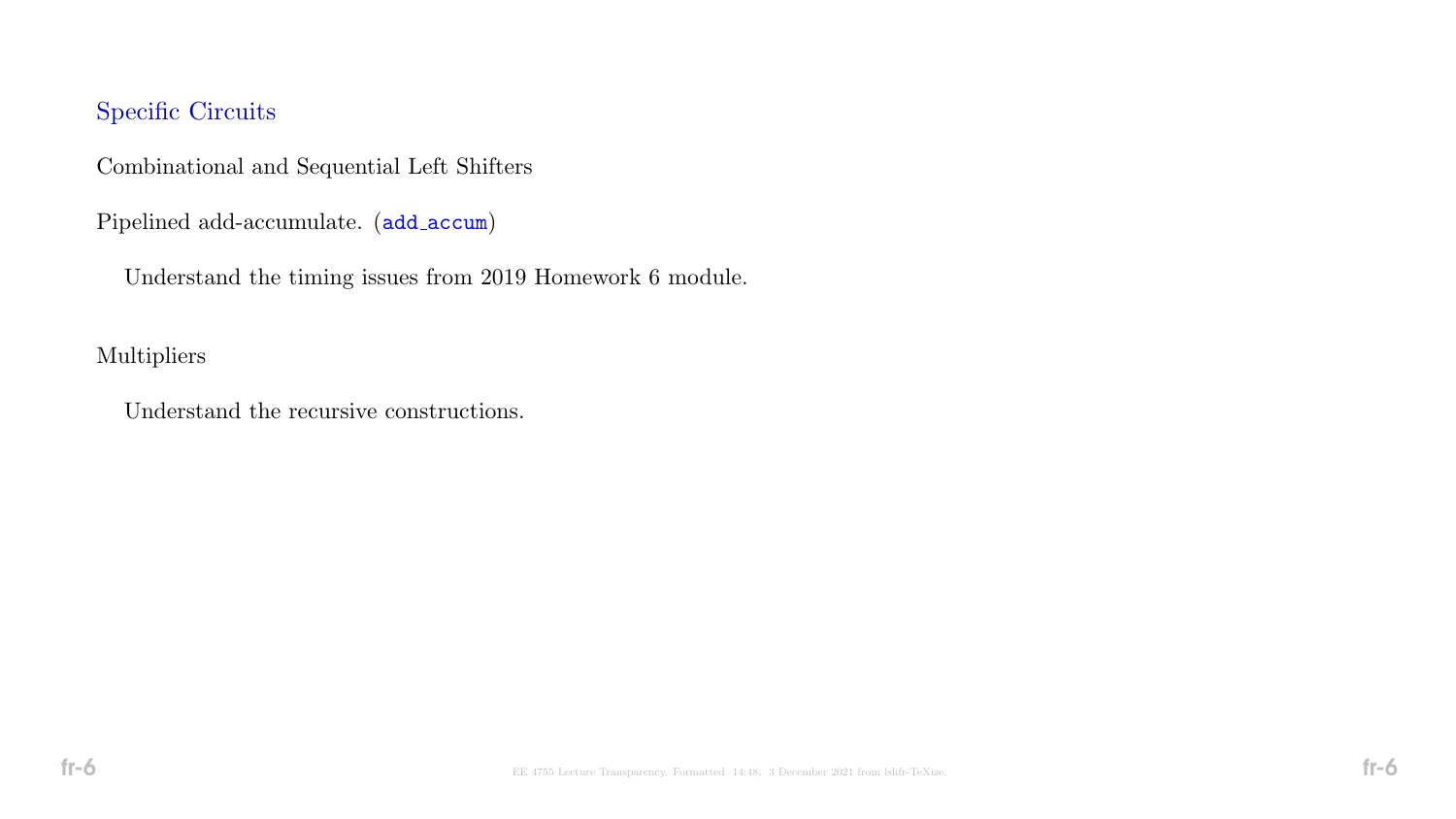# Verilog Topics

## **Objects**

See <https://www.ece.lsu.edu/v/2021/l020-types.v.html>.

Object Kinds: variable v. net kind of objects.

Key difference:...

. . . variables are assigned, nets are driven (connected to something).

Data Types

Four-State Integer Types

Two-State Integer Types

Floating-Point Types

String Type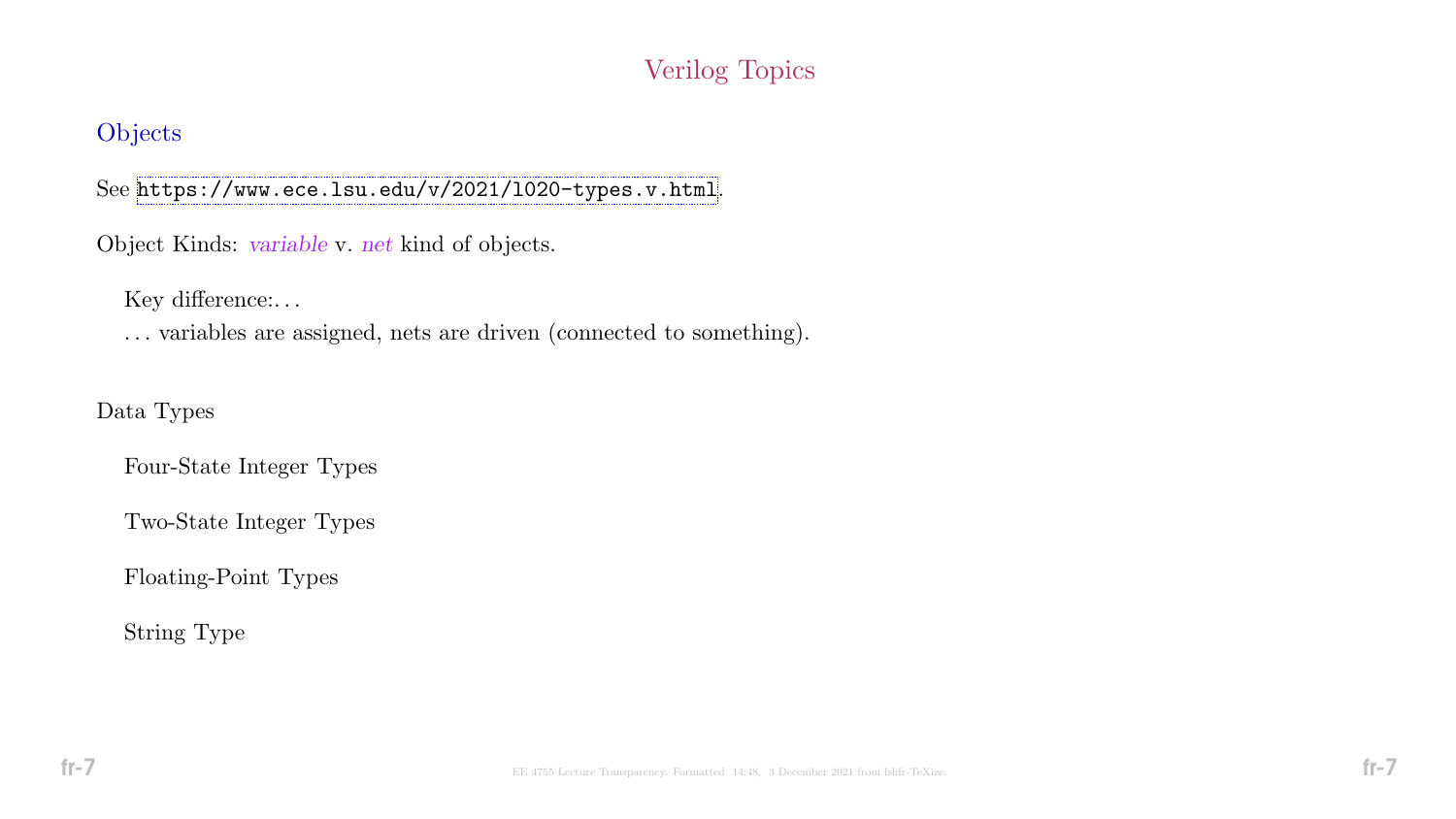## Integer Data Types

Four-State Integer Types: logic, integer, time.

Two-State Integer Types: int, bit, byte, shortint, longint.

Integer qualifiers: signed, unsigned.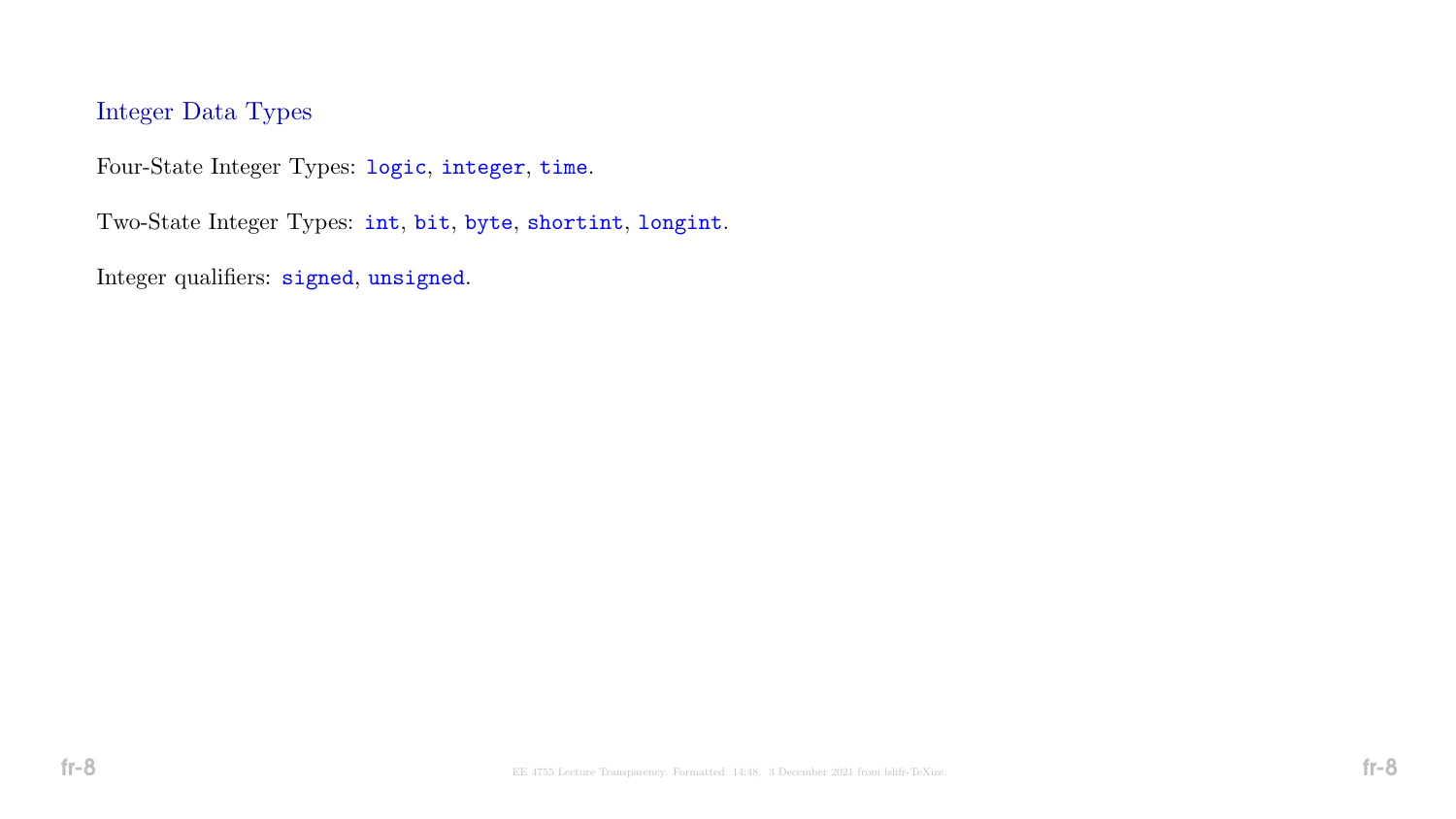# Real Data Types

Real Types: real, shortreal.

Reïnterpretation: \$realtobits, \$bitstoreal, etc..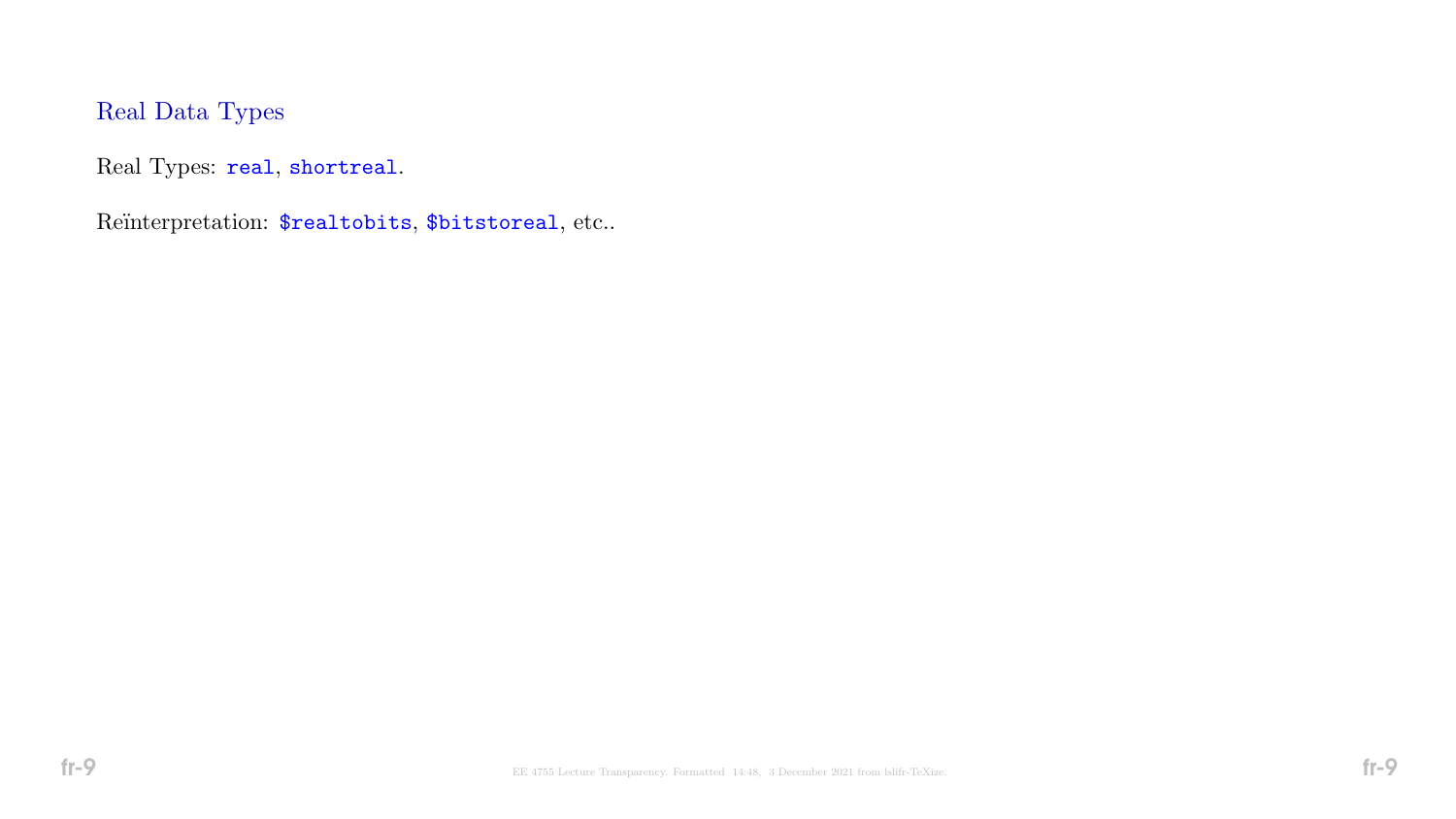### Arrays

Packed v. Unpacked Arrays

uwire [7:0] e\_pluribus\_unum; // Packed uwire plain\_array [7:0]; // Unpacked

Element and bit numbering:

uwire [7:0] color; // Bit 0 is LSB. uwire [0:7] colour; // Bit 0 is MSB.

Static, Dynamic, and Associative arrays.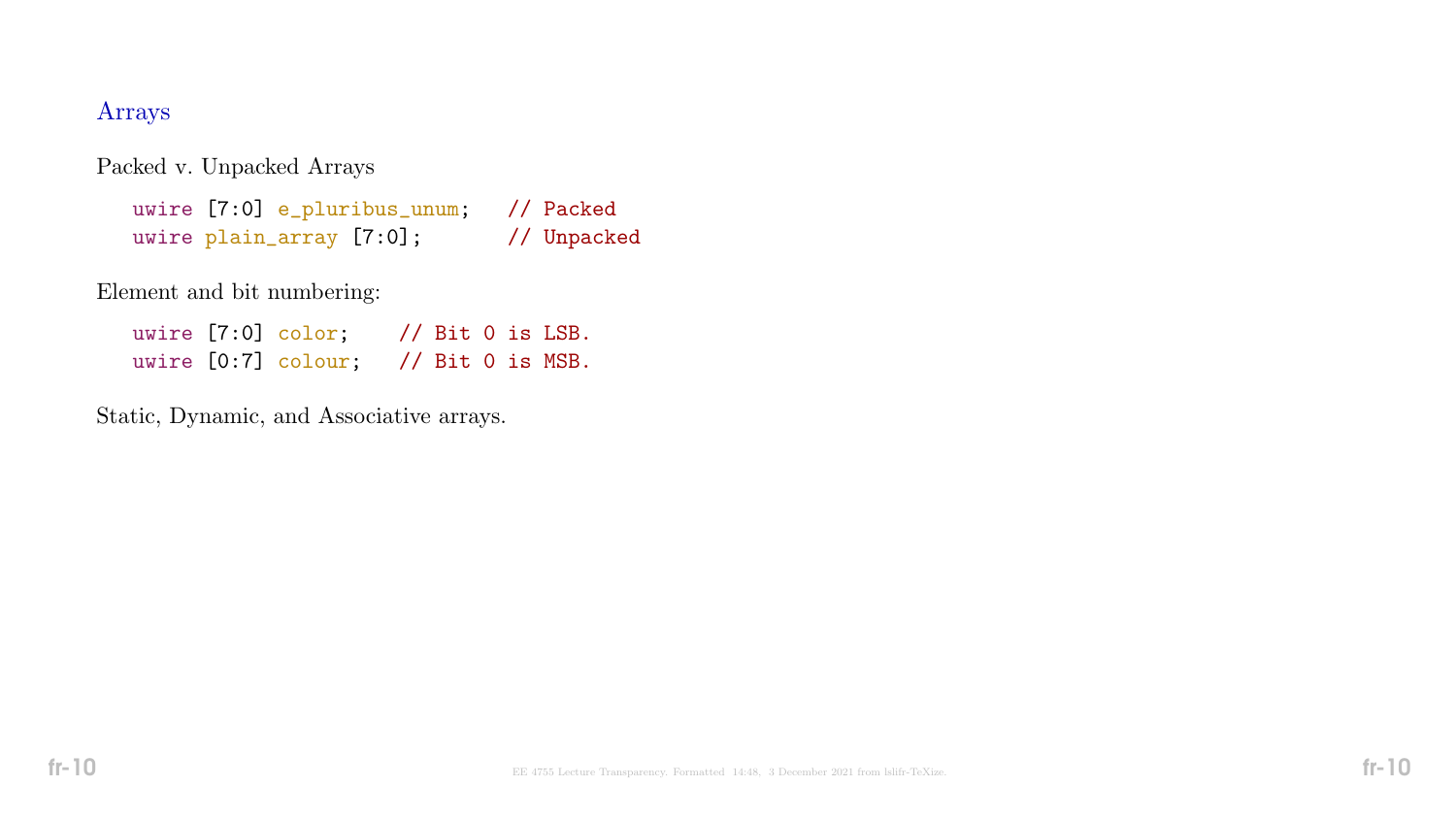# Modules

Port and parameter declaration.

Module and primitive instantiation.

Object declarations.

Continuous assign.

Procedural code.

Generate statements.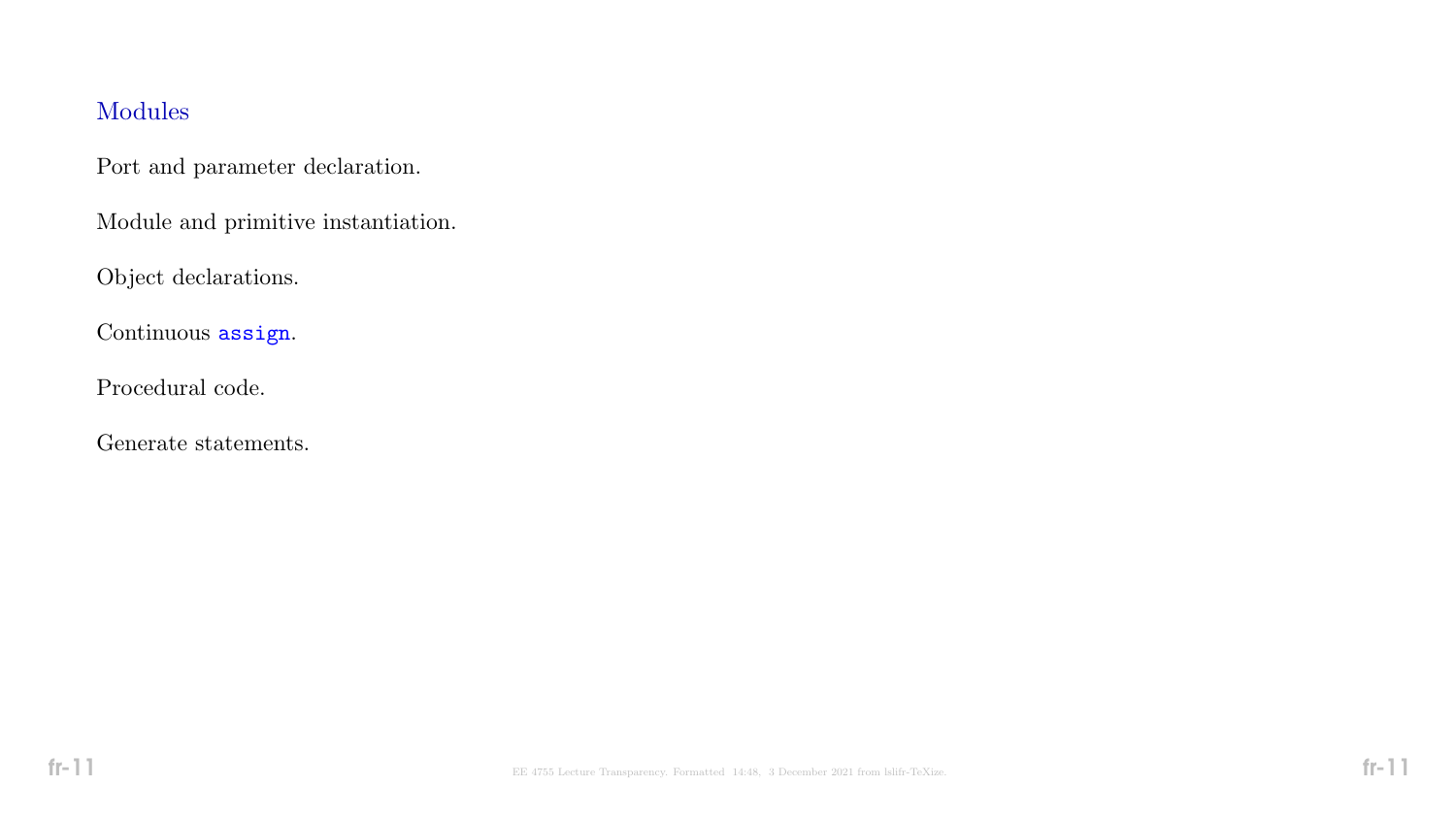#### Object Kinds

var kind. (The default for logic, int, etc.)

Net kinds: uwire, wire, and other stuff we don't use in class.

#### Parameters

Part of module declaration:  $\#$ ( int w=16, int size=10).

Old-School Declaration: parameter int w=16, size=10;.

#### localparam.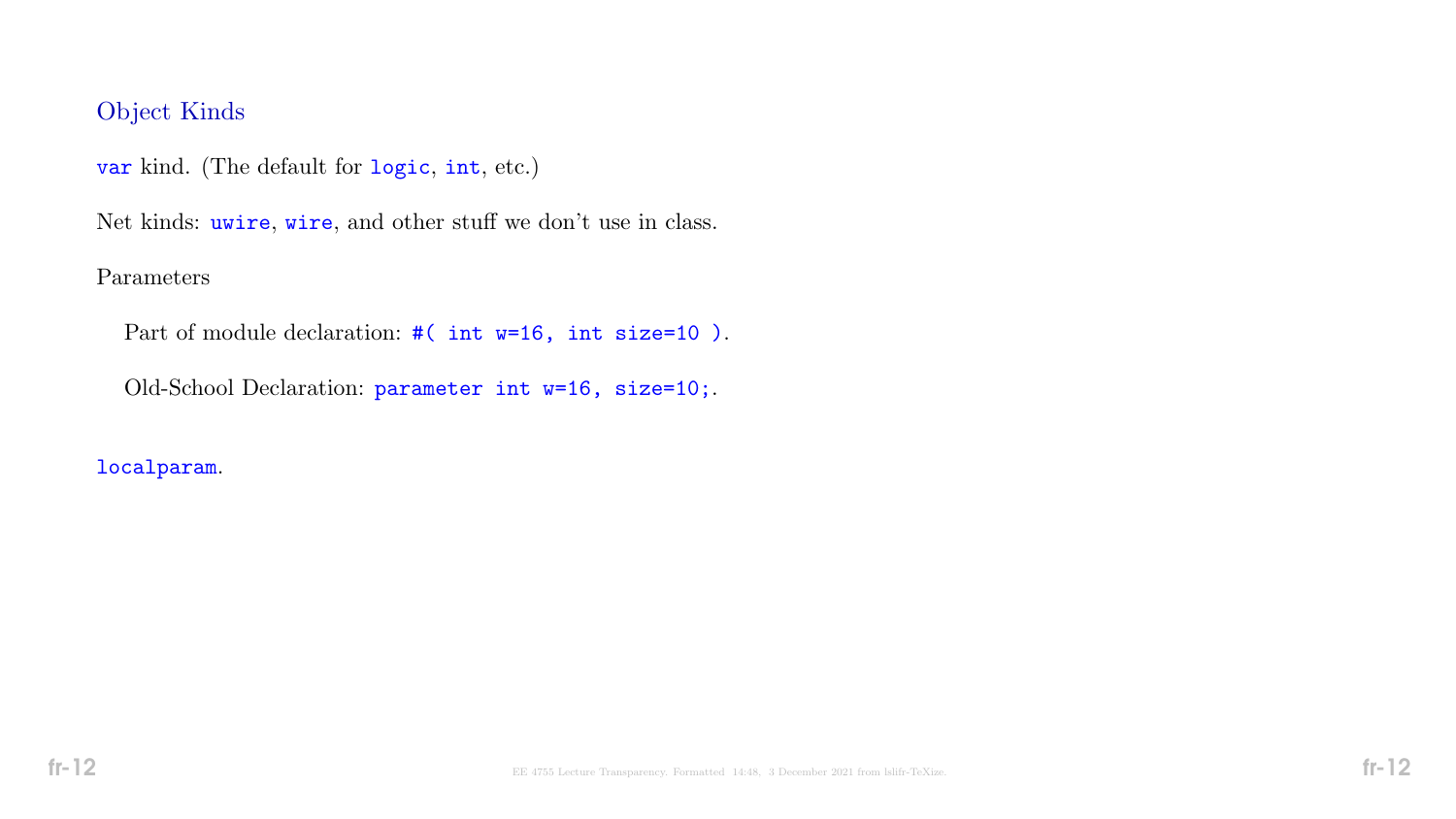### Procedural Code

Where procedural code can be placed.

Execution of initial, always, always comb, and always ff.

Delays (e.g., #5).

Event controls  $(e.g., \, \mathbb{Q}(\text{posedge } \text{clk })).$ 

Blocking v. non-blocking assignment.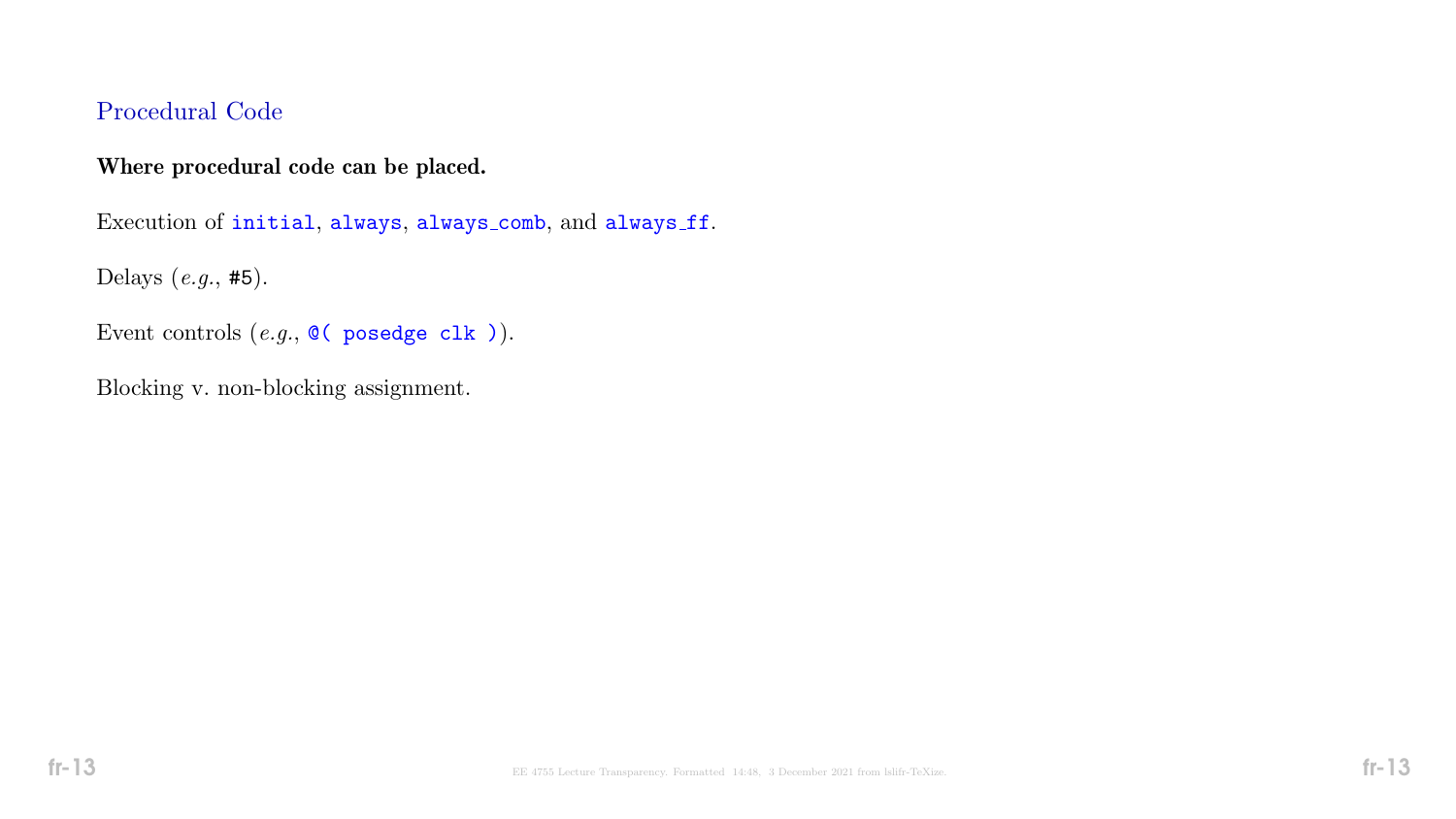#### Elaboration and Generate Statements

<https://www.ece.lsu.edu/v/2021/l025-gen-elab.v.html>

Where generate statements can be placed.

Elaboration-time constants.

Describing hardware using iteration.  $(E.g.,$  ripple\_w)

Describing hardware using recursion.  $(E.g., min_t)$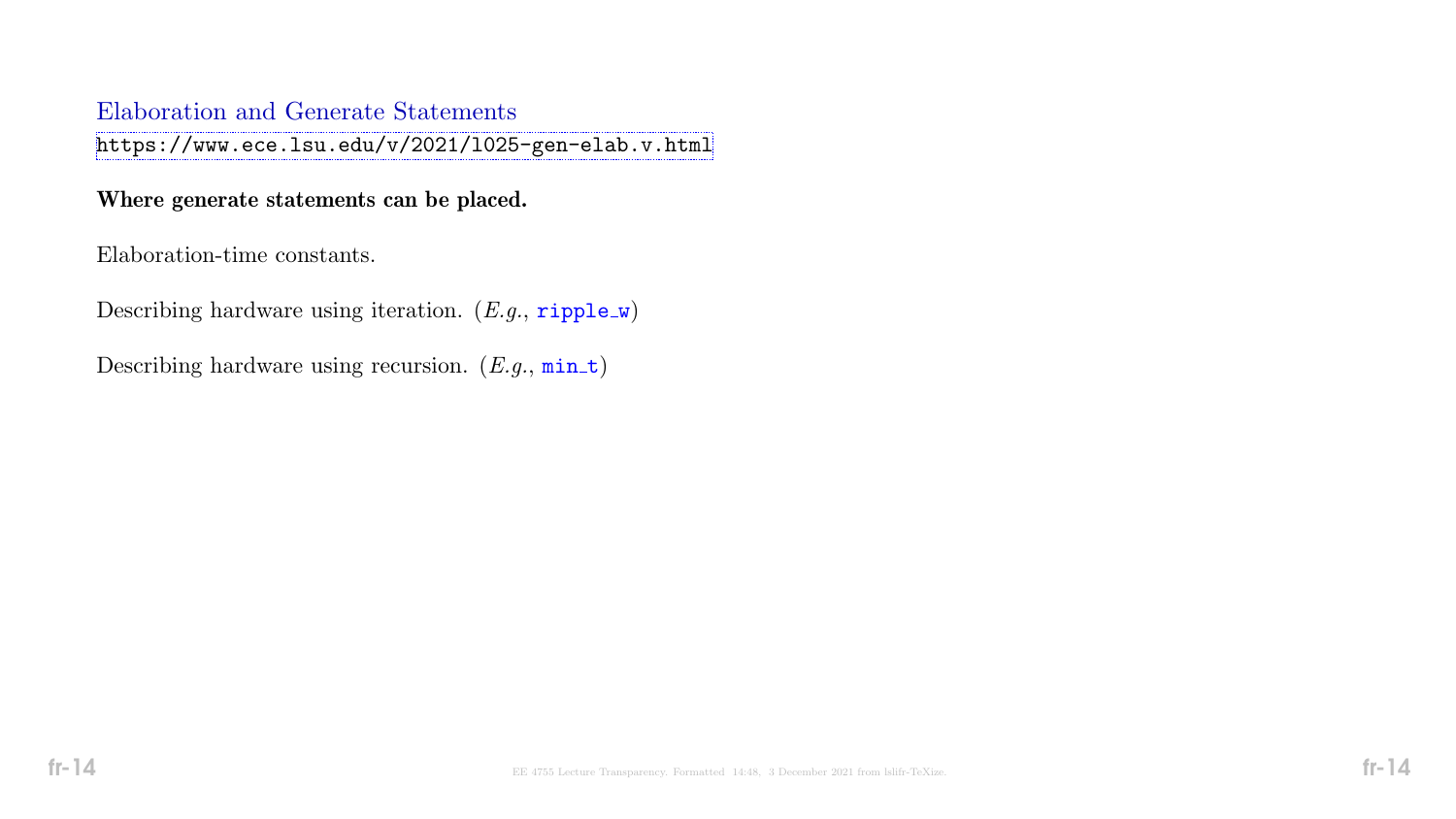# Emphases, Key Skills

# Verilog—Key Skills

Given a design in one form, write design in another:

Explicit Structural

Implicit Structural

Synthesizable Behavioral

Logic Diagram

Use generate statements to interconnect modules.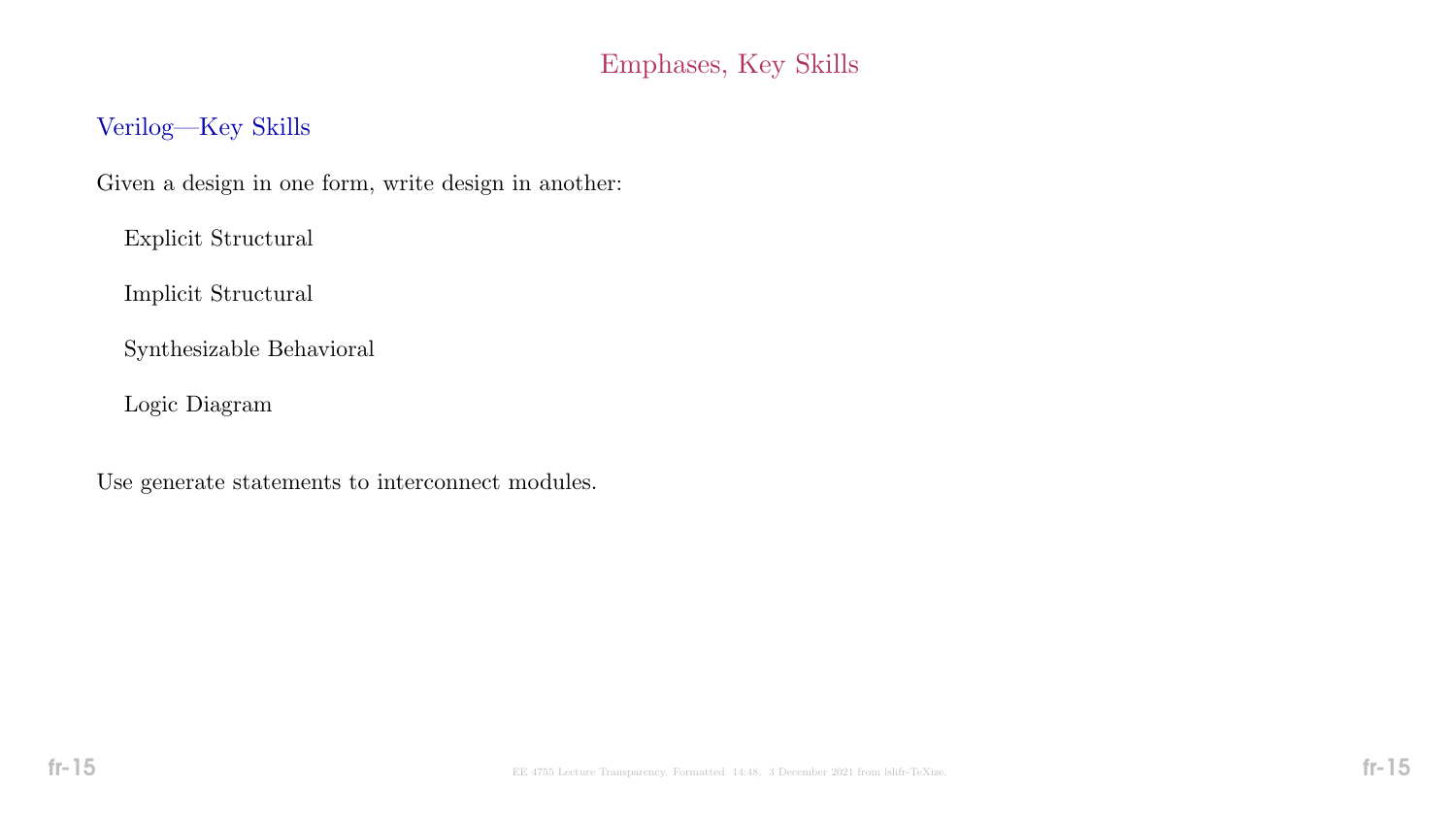## Synthesis Key Skills

Given Verilog code:

Show inferred hardware (before optimization).

Show expected optimizations.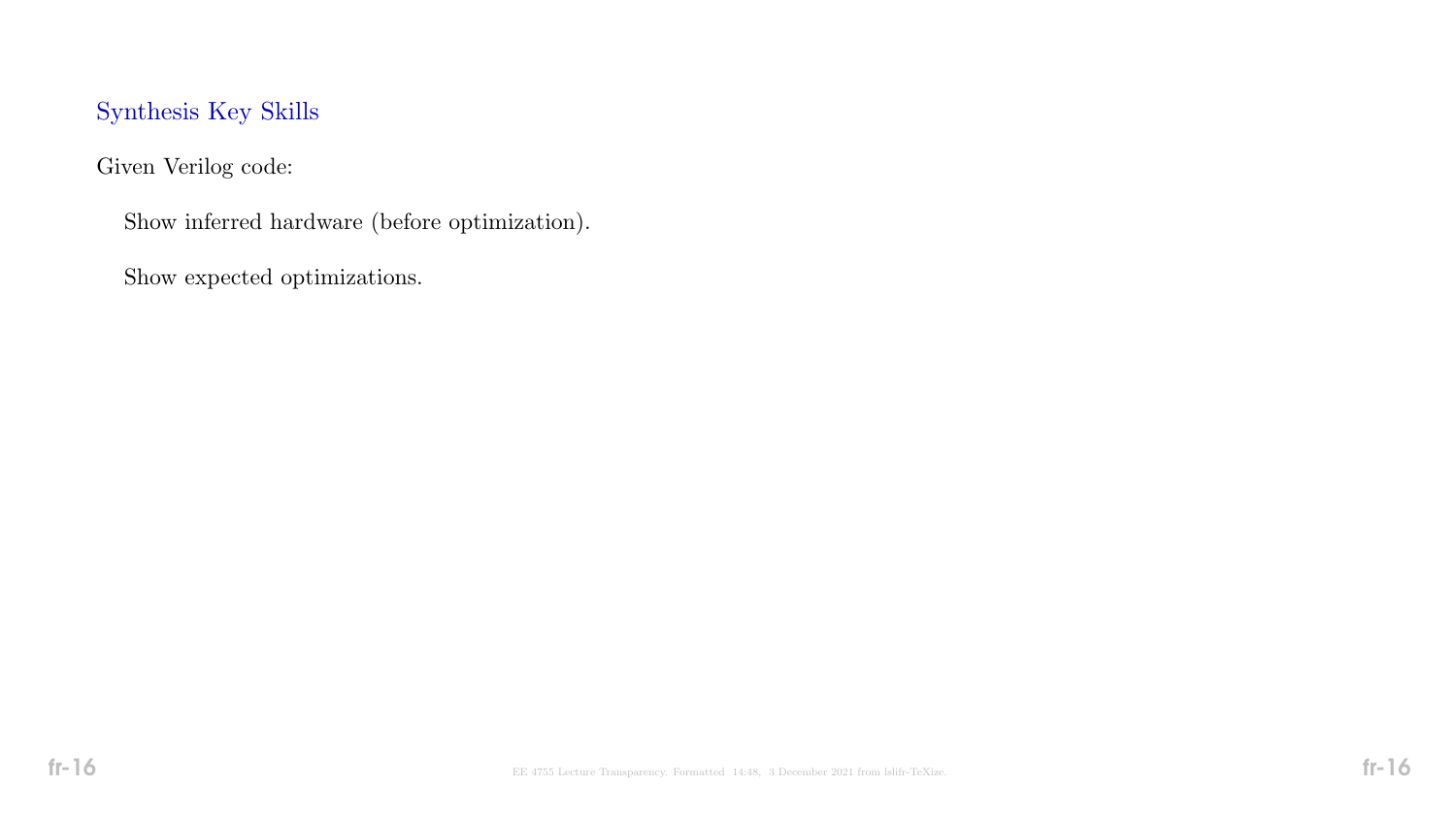### Logic Design Skills

Cost and Delay Computation

<https://www.ece.lsu.edu/v/2021/lsli-simple-model.pdf>

Compute Cost using Simple Model

Compute Delay using Simple Model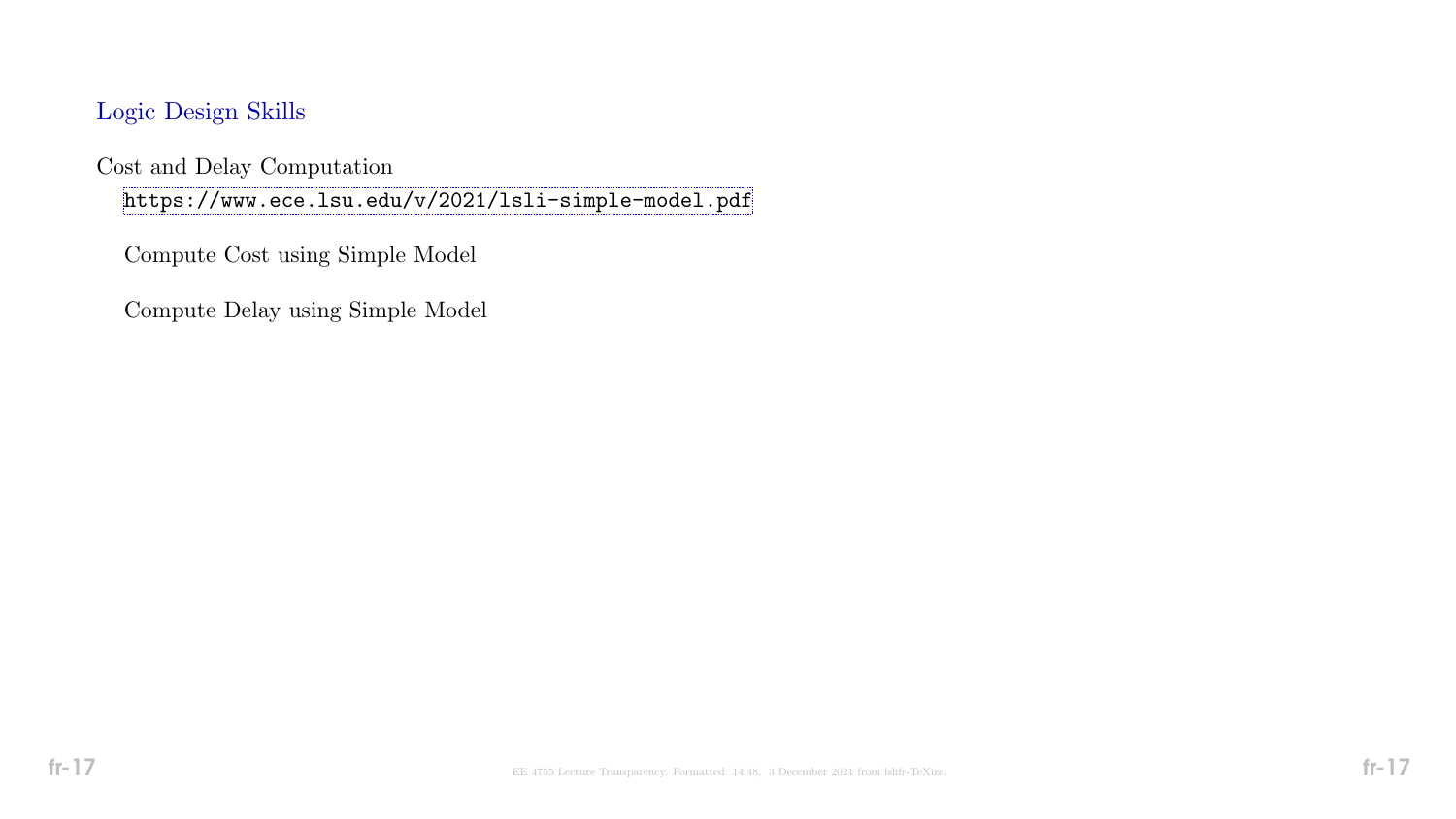# Sequential Logic Topics

## Registers

Write Verilog needed to specify a register.

Determine what registers will be inferred for some Verilog.

### Timing

Show a timing diagram for sequential code.

Understand timing of examples given in class:

Counters from slides: count\_thd, etc.

Multipliers: mult\_linear\_clk, mult\_seq.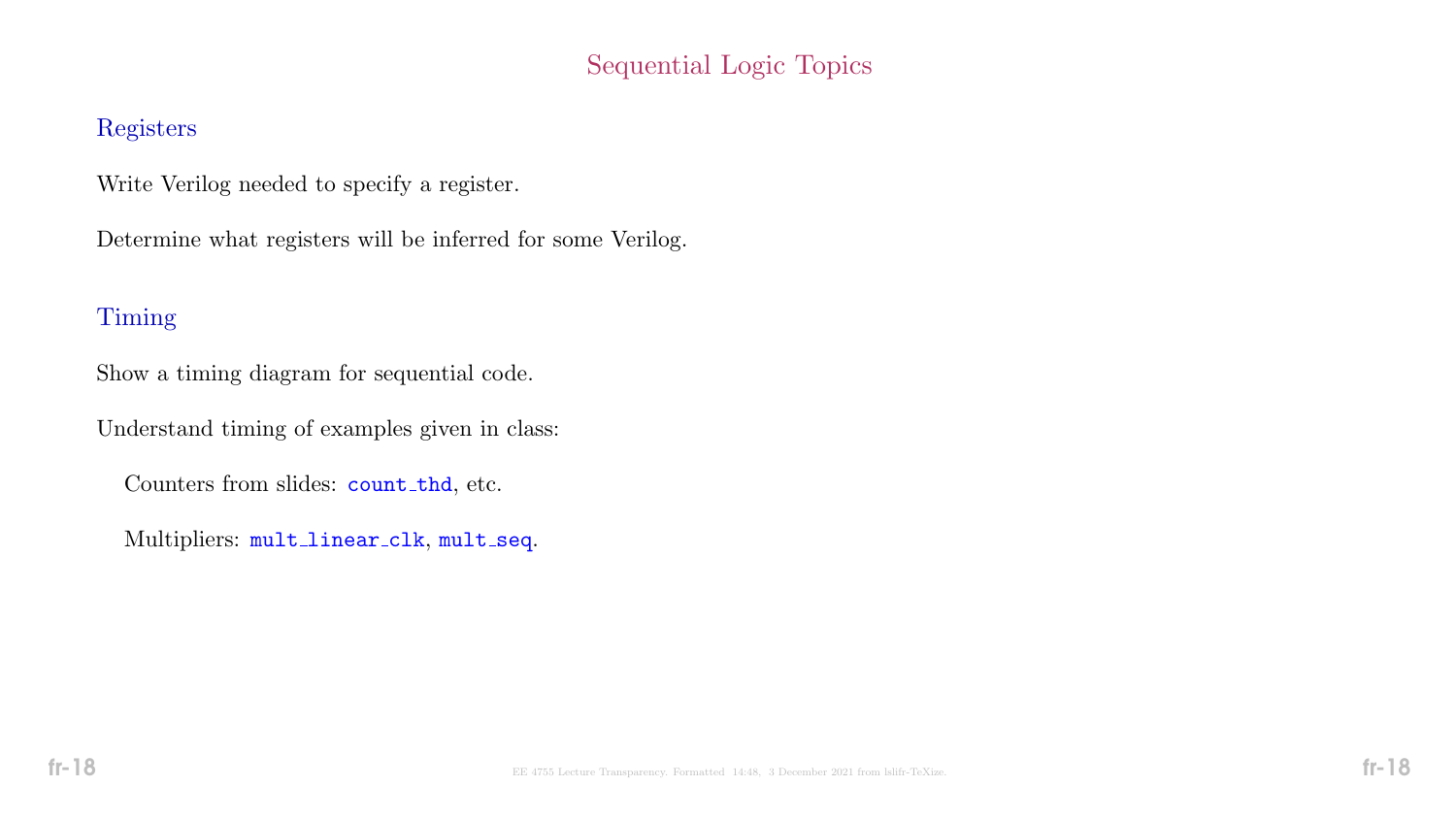# Synthesis Topics

## Synthesis Topics

Understand what is done during inference, optimization, technology mapping. <https://www.ece.lsu.edu/v/2021/l014-syn-general.v.html>.

Inference of combinational logic.

<https://www.ece.lsu.edu/v/2021/l015-syn-comb-str.v.html>. <https://www.ece.lsu.edu/v/2021/l045-syn-comb-behav.v.html>

Inference of registers.

<https://www.ece.lsu.edu/v/2021/lsli-syn-seq.pdf>

Optimization of combinational logic.

Use of timing constraints in synthesis.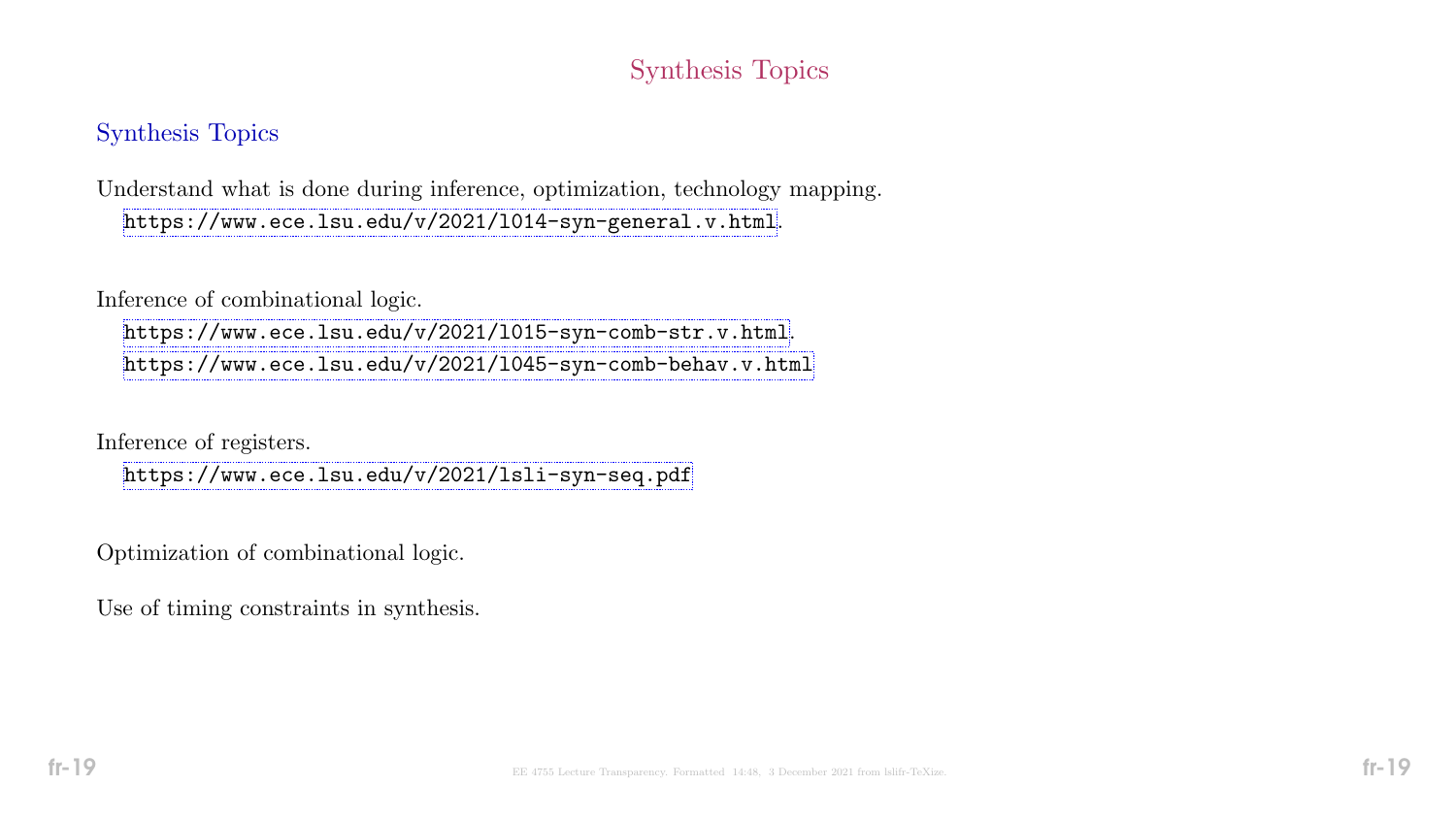# Digital Design Topics

# Digital Design Topics

Common Components

Multiplexor

Binary Full Adder, Ripple Adder

Integer Equality and Magnitude Comparison

Common Component Skills

Show how to implement using basic gates.

Know how to optimize for special cases (a constant input, etc.).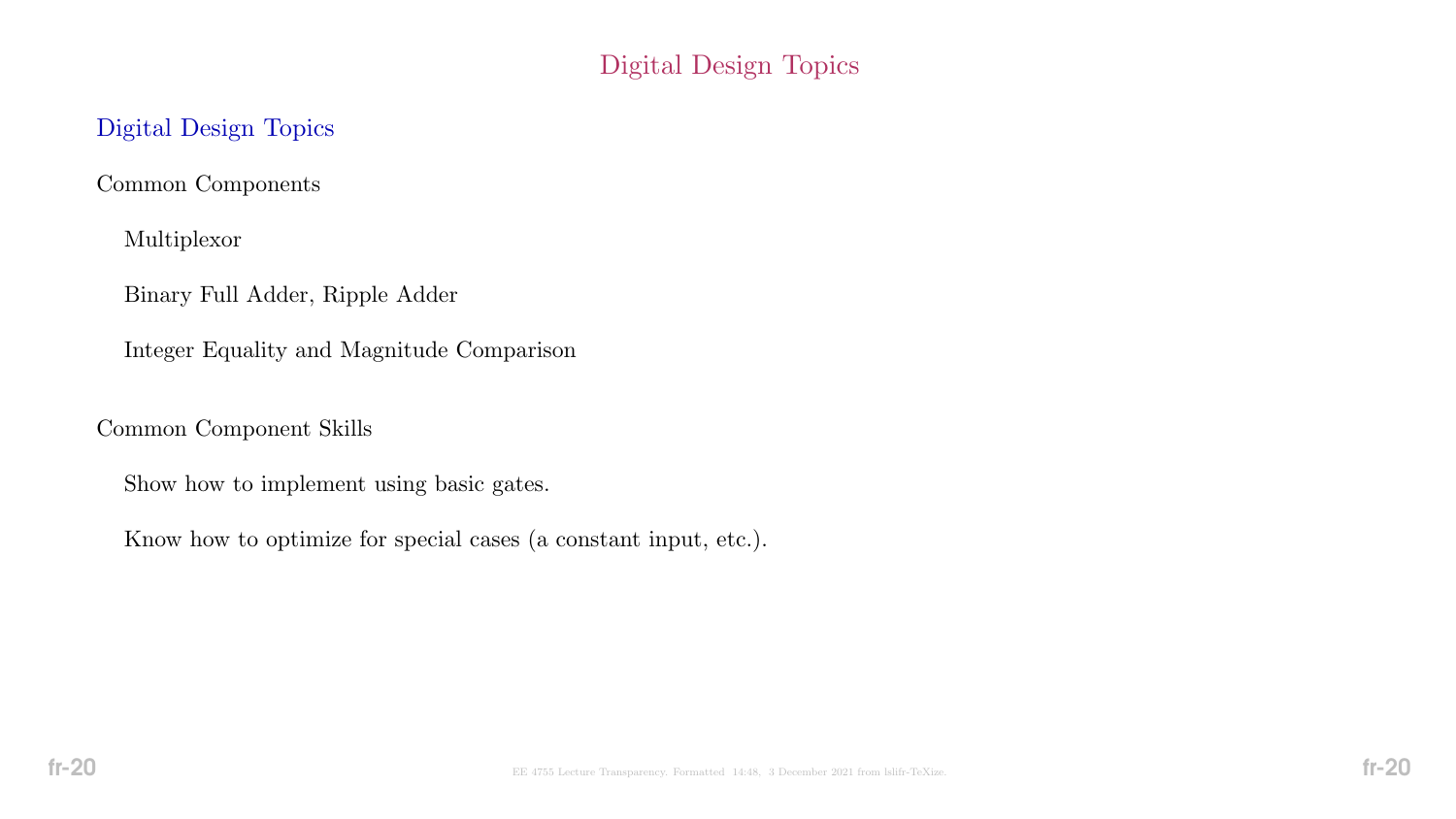#### Cost and Delay Estimation

## Simple Cost Model

<https://www.ece.lsu.edu/v/2021/lsli-simple-model.pdf>

Cost of n-input AND and OR gates are  $(n-1)$  u<sub>c</sub>.

Inverters (NOT gates) are free!

Delay of *n*-input gate is  $\lceil \lg n \rceil u_t$ .

Cost of a 1-bit edge-triggered register is  $7 u_c \ldots$  $\ldots$  and delay is  $6 u_c$ .

Critical path does not pass through registers.